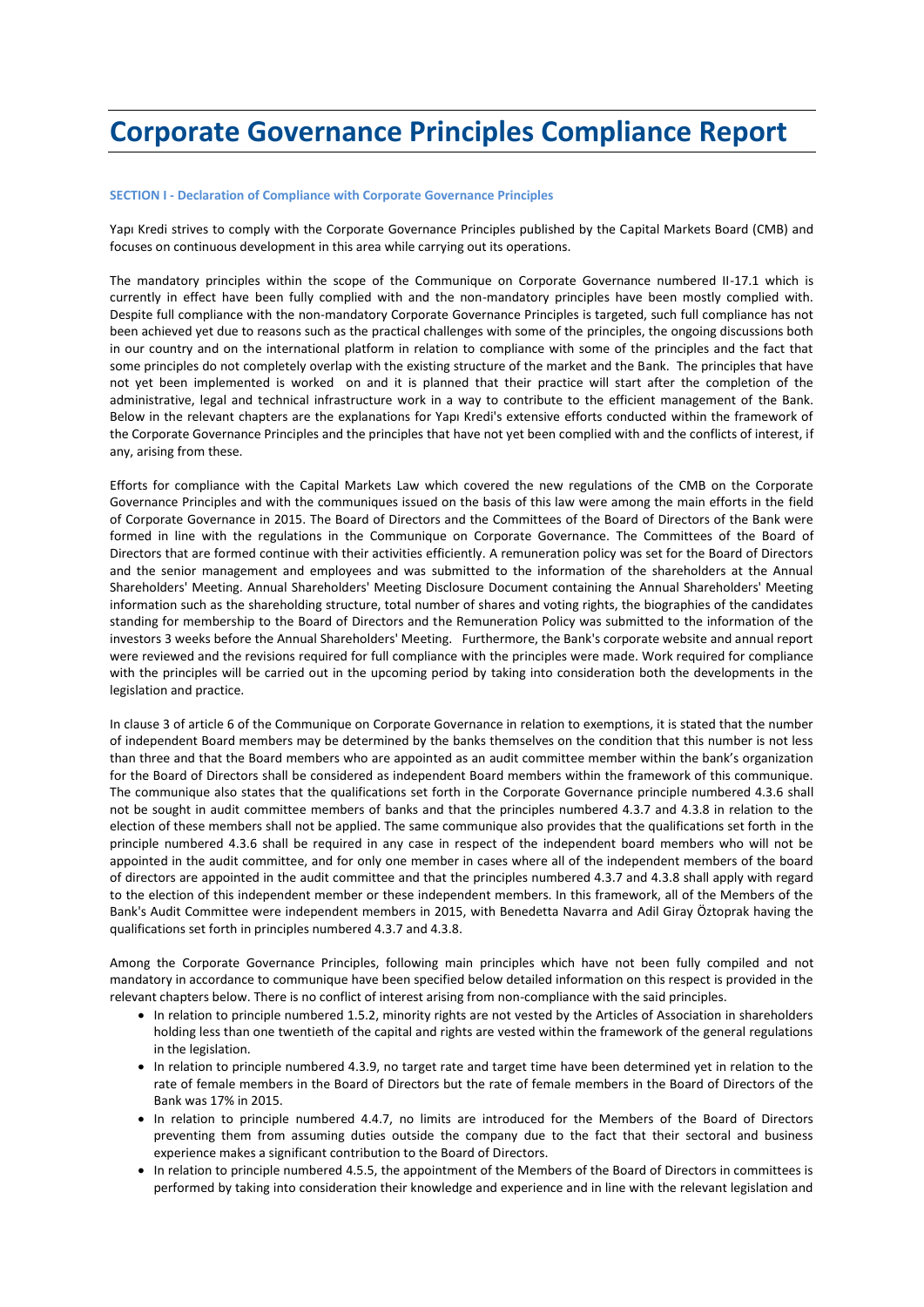some Members of the Board of Directors are appointed to more than one committee. However, those members who assume duties in more than one committee ensure communication and increase cooperation opportunities among committees that work in related matters.

 In relation to principle numbered 4.6.5, remunerations made to the Members of the Board of Directors and to the executives with administrative responsibilities are collectively and publicly disclosed in the footnotes of the financial statements in line with the general practice.

Yapı Kredi's corporate governance rating in the BIST Corporate Governance Index which the Bank joined back in 2008, started with 8.02 (over 10) was increased to 9.34 through the Corporate Governance Rating Report issued by SAHA Corporate Governance and Credit Rating Services Inc. and publicly disclosed by the Bank on December 28, 2015. The ratings in terms of main sections were set as 9.59 for Shareholders, 9.05 for Public Disclosure and Transparency, 9.72 for Stakeholders and 9.20 for the Board of Directors. **SECTION II - Shareholders** 

## **2.1. Investor Relations Unit**

The functions at Yapı Kredi in relation to Investor Relations Unit are carried out in the following manner by Koç Financial Services (KFS) under Assistant General Manager for Compliance and Internal Control, the Subsidiaries and Shareholder Relations Unit and the Investor Relations Unit under Assistant General Manager for Financial Planning and Financial Affairs (CFO). During the year, all telephone and e-mail inquiries to both units were answered within the scope of the relevant legislation. Within the scope of relations with the Bank's shareholders, the Investor Relations Unit held more than 650 meetings for investors, more than 45 meetings for analysts and approximately 100 teleconferences, in addition to attending 28 conferences and roadshows in order to meet existing and potential investors and ensure that shareholders are better updated on recent developments. Quarterly financial results were presented and shared 4 times during the year via quarterly teleconferences and questions by investors and analysts were answered by senior management.

The 2015 Report on Investor Relations Activities was reviewed by the Corporate Governance Committee of the Bank on March 09, 2016 and was submitted to the Board of Directors of the Bank on the same date.

Functions of KFS, Subsidiaries and Shareholder Relations Unit are:

- To ensure that the correspondence on shares between the Shareholders and the partners and the information and documents that need to be kept in relation to shares within the scope of legislation are kept in a sound, safe and updated manner,
- To prepare the documents that need to be submitted to the shareholders for information and review in relation to the Annual Shareholders' Meeting and to take measures to ensure that the Annual Shareholders' Meeting is held in compliance with the relevant legislation, the Articles of Association and other regulations within the shareholding structure,
- To oversee and monitor the fulfilment of liabilities arising from the Capital Market legislation including all matters in relation to Corporate Governance and Public Disclosure.

Functions of the Investor Relations Unit are:

- To manage relations among national/international corporate investors/shareholders, banking analysts of intermediary agencies and partners, to inform them regularly and proactively, to answer their oral and written questions,
- To manage relations with the international credit rating agencies, to answer their oral and written requests for information,
- To manage all printed and web-based processes in relation to the issuance of the Bank's annual and interim reports and to coordinate the compilation of the contents in accordance with the legislation,
- To include the matters set forth in the Corporate Governance Principles in the Investor Relations section on the Bank's website and to keep information updated.

#### **KFS, Subsidiaries and Shareholder Relations Unit**

| Head of the Unit : Erdinc TETIK                                                                             |                                                                                          |
|-------------------------------------------------------------------------------------------------------------|------------------------------------------------------------------------------------------|
| Title                                                                                                       | : Director of KFS, Subsidiaries and Shareholder Relations Unit                           |
| : Capital Market Activities Level 3 License, Corporate Governance Rating License and Derivative<br>Licences |                                                                                          |
| Instrument License                                                                                          |                                                                                          |
| Telephone                                                                                                   | : 0 212 339 64 31                                                                        |
| E-mail                                                                                                      | : erdinc.tetik@yapikredi.com.tr                                                          |
| Employees of the Unit                                                                                       | : Hasan SADİ* - Ercan YILMAZ - Resul BAŞAK                                               |
|                                                                                                             | *holds Capital Market Activities Level 3 License and Corporate Governance Rating License |

## **Investor Relations Unit**

Head of the Unit : Gülsevin TUNÇAY YILMAZ Title : Corporate Strategy and Investor Relations Director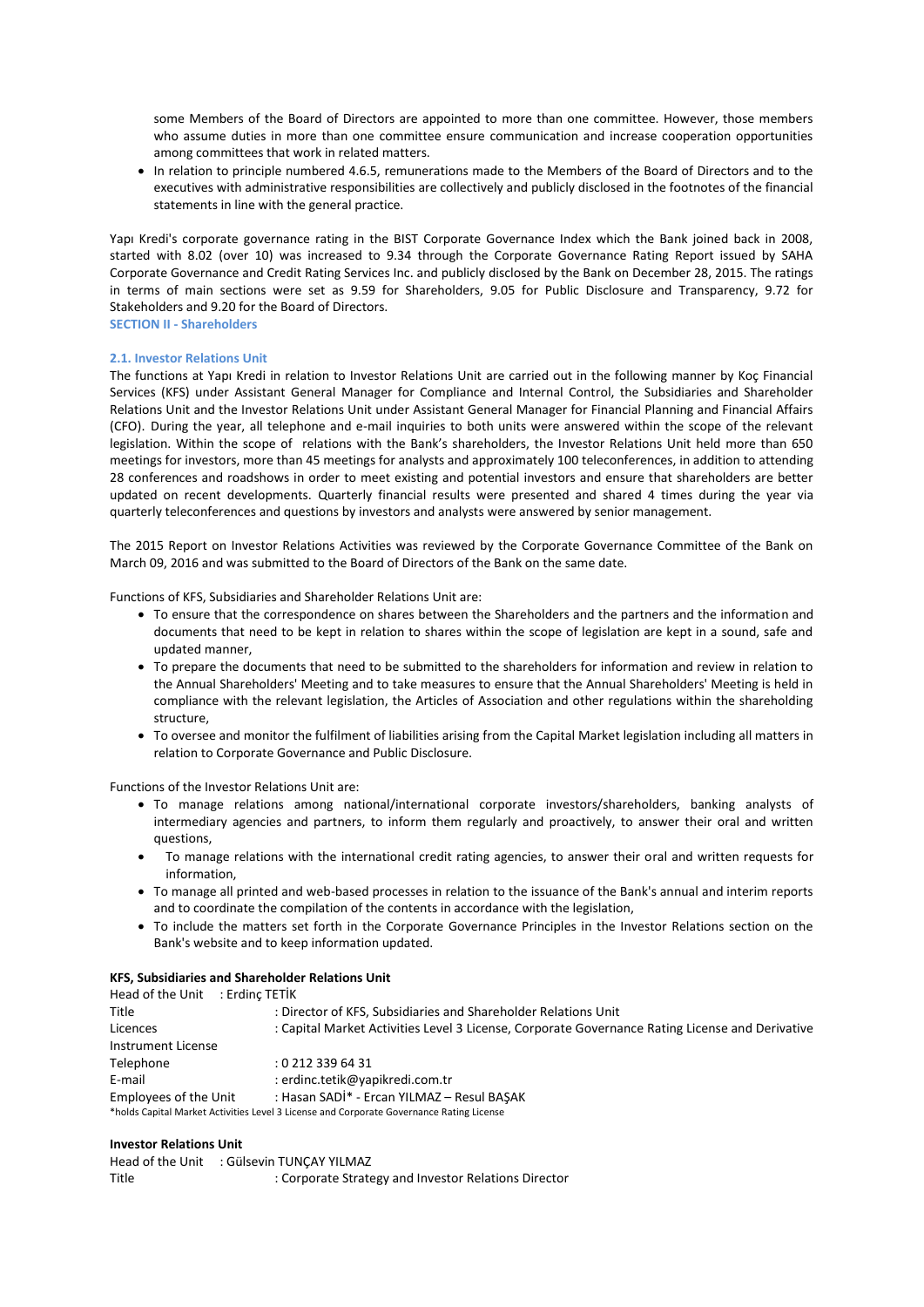| Telephone             | :02123397323                                                                                                     |
|-----------------------|------------------------------------------------------------------------------------------------------------------|
| E-mail                | : gulsevin.yilmaz2@yapikredi.com.tr                                                                              |
| Employees of the Unit | : Ece OKTAR GÜRBÜZ* - Arya ÖZÇAM - Eray ALPAY                                                                    |
|                       | * holds Capital Market Activities Level 3 License, Corporate Governance Rating License and Credit Rating License |

## **2.2. Exercise of Shareholders' Right to Obtain Information**

No discrimination is made among shareholders in terms of the use of the right to obtain and review information and all information except for trade secrets are shared with the shareholders. Questions received by the Investor Relations Unit are answered both by telephone and in writing upon establishing contact with the most senior individual related to the matter, except for information that are deemed to be confidential and trade secret. As explained in Chapter 3.1 of this report, all information and explanations that could impact on the use of shareholding rights are included in the corporate website. Yapı Kredi continuously communicates with and informs shareholders through telephone, e-mail, internet, press releases as well as one-on-one and group meetings.

Although the right to request a private auditor is not regulated in the Articles of Association as an individual right, each and every shareholder can place a request at the Annual Shareholders' Meeting, as per article 438 of the Turkish Commercial Code and even if such request is not included on the agenda, that specific cases are clarified through private audit whenever this is required in order to be able to exercise the shareholding rights and if the right to obtain and review information was exercised beforehand. Shareholders did not place a request to this end in 2015. According to the Banking Law, Yapı Kredi is subject to supervision and audit from Banking Regulation and Supervision Agency (BRSA) as well as CMB regulations and the Bank's activities are periodically audited by the Independent Auditor elected in the Annual Shareholders' Meeting.

#### **2.3. Annual Shareholders' Meetings**

The most recent Annual Shareholders' Meeting was held on March 25, 2015 at the conference hall of the Bank's Head Office at Yapı Kredi Plaza D Blok Levent - İstanbul. Shareholders attended this meeting with a 90.16% majority, while no stakeholder or media representative attended. In accordance with the applicable law and the Bank's Articles of Association, meeting invitation was announced via Turkish Trade Registry Gazette, Public Disclosure Platform (KAP), the e-company and Electronic General Meeting System of the Central Securities Depository Institution (MKK).

The Board of Directors and Audit Committee Reports, Financial Statements and Independent Audit Report, Dividend Distribution Proposal for the year 2014, the Annual Report containing the date and the agenda of the Annual Shareholders' Meeting as well as the Corporate Governance Principles Compliance Report attached thereto and the articles of Annual Shareholders' Meeting Agenda, and the detailed annotation containing the Compliance to Capital Markets Board regulations were made available for the examination of shareholders at the Bank's Head Office and branches, on its website www.yapikredi.com.tr as well as at KAP and the Electronic General Meeting System of the MKK within the legal period of 3 weeks prior to the Annual Shareholders' Meeting.

At the Annual Shareholders' Meeting, Remuneration Policy was approved in addition to the regular articles. Transactions regarding liquidation by sale of some Bank receivables that are being followed up on non-performing loan accounts were approved and the Members of the Bank's Board of Directors were also cleared regarding these transactions. Shareholders were informed of the donations and charities made in 2014 and a ceiling amount for the donations to be made in 2015 was determined by the General Assembly as TL 15,000,000. At the Annual Shareholders' Meeting, an opportunity was presented to the shareholders to speak and ask questions regarding all agenda items, one of the shareholders raised a question which was supposed to be answered in written, have been responded and provided reply has been published trough Bank's web site.

Minutes of the Annual Shareholders' Meeting can be accessed via the KAP, the Electronic General Meeting System and ecompany portal of the MKK and on Yapı Kredi's website.

In 2015, there was not any proposal which was submitted by the shareholders to add an item to the agenda.

At the Board of Directors, there were no transactions for which an affirmative vote of the majority of the independent members of the Board of Directors was sought for making a decision and for which the decision was left to the General Assembly due to the fact that the said members cast a negative vote.

There were no cases in which the shareholders possessing management control, members of the board of directors, managers having administrative responsibilities and their spouses and relatives by blood and by marriage up to the second degree carried out a significant transaction that could cause conflict of interest with the company or its affiliates and/or carried out a transaction on behalf of themselves or others a business-like transaction that falls within the field of operations of the company or its affiliates or became an unlimited-liability partner of another company dealing with the same kind of business.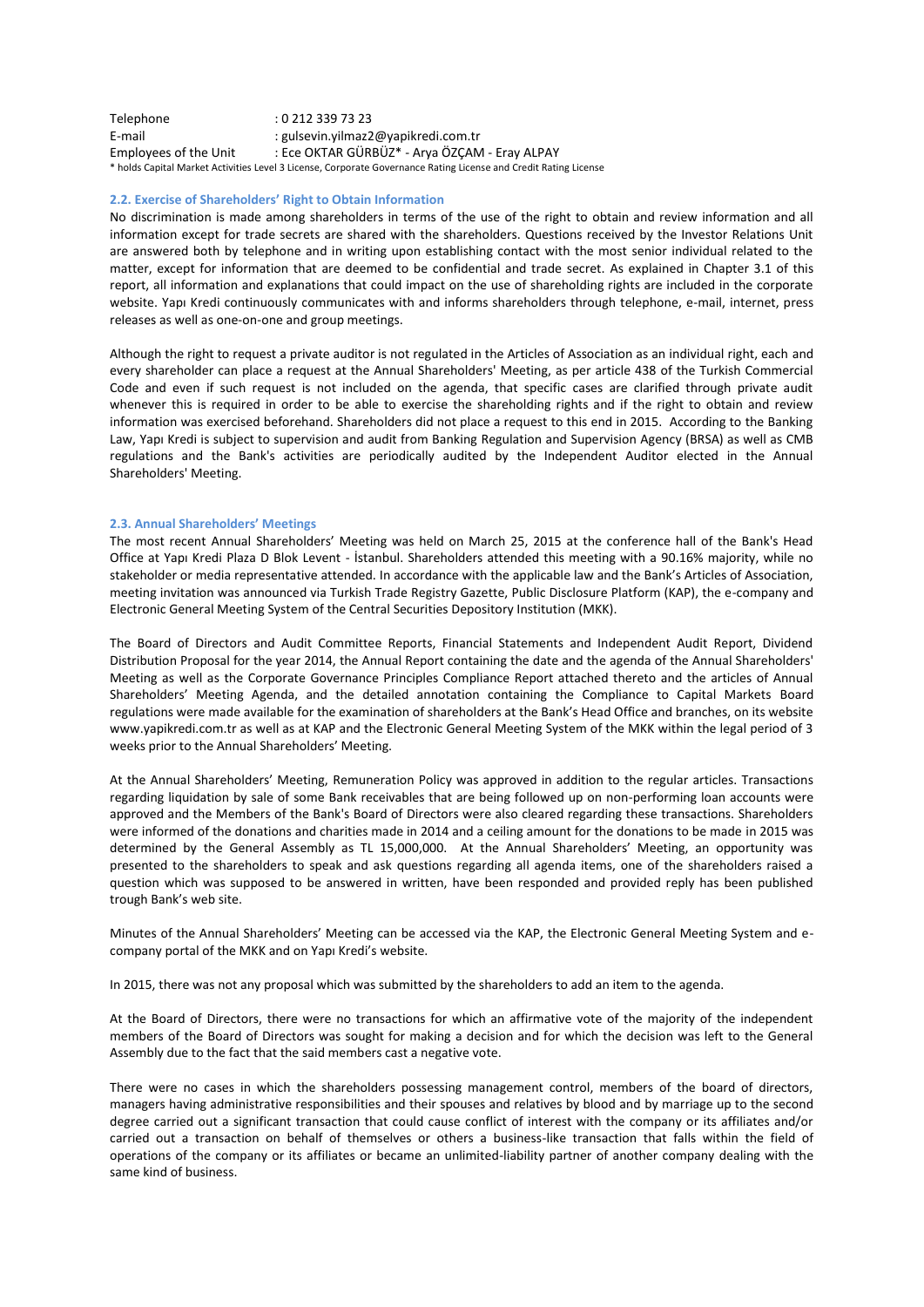#### **2.4. Voting and Minority Rights**

Yapı Kredi has no privileged shares. There is no cross-shareholding between the Bank and its subsidiaries and thus no such votes were cast at the most recent Annual Shareholders' Meeting. Minority shares are not represented in management. Minority rights are not vested by the Articles of Association in shareholders holding less than one twentieth of the capital and rights are vested within the framework of the general regulations in the legislation.

#### **2.5. Right to Dividend**

As Yapı Kredi has no privileged shares, no privilege exists in dividend distribution. In 2015, a total gross cash dividend of TL 400,000,000 was distributed from 2014 net income.

The Dividend Distribution Policy of the Bank was approved at the Annual Shareholders' Meeting held on March 27, 2014. The Dividend Distribution Policy of the Bank available on the KAP, the Bank's website and the annual report provides that *"Principles regarding the Bank's dividend distribution are set out in detail in the Bank's Articles of Association. In this respect, shareholders taking into consideration the Bank's growth targets as well as its financing requirements and the opinion of the Banking Regulation and Supervision Agency (BRSA), are authorized to pass resolutions on whether the dividend distribution shall be in cash or in the form of capital increase, whereupon bonus shares will be issued to shareholders or if part of the distribution shall be in cash and part in the form of capital increase. At the Annual Shareholders' Meeting, in accordance with the Articles of Association, shareholders may make the decision to transfer a portion or all of the distributable profit to retained earnings or extraordinary reserves. It is envisaged that the Dividend Distribution Policy of the Bank will be set out in a way to ensure the realization of long-term growth plans. This policy is subject to revision by the Board of Directors whenever necessary, taking into consideration the domestic and international economic conditions and the projects and funds on the agenda."*

#### **2.6. Transfer of Shares**

There are no provisions in Yapı Kredi's Articles of Association that restrict transfer of shares and the provisions of the Banking Law which sets the transfer of shares are reserved.

#### **SECTION III - Public Disclosure and Transparency**

#### **3.1. Corporate Website and Its Contents**

In accordance to the Bank's Corporate Governance Principles, the Bank has two separate and regularly updated websites in Turkish (www.yapikredi.com.tr) and English (www.yapikredi.com.tr/en). Both websites provide detailed information about Yapı Kredi under the Investor Relations section.

The Investor Relations section in Turkish (www.yapikredi.com.tr/yatirimci-iliskileri) provides information regarding the Bank's history, vision and values, shareholding structure, share price, periodic financial tables and annual reports, credit ratings given by rating agencies, corporate governance reports, the Board of Directors, senior management, Articles of Association, trade registry information, disclosure policy, code of ethics, details on Annual Shareholders' Meetings, including minutes, agenda, list of attendees and sample power of attorneys, explanations for material events disclosure and the future expectations of the Bank as stated within the scope of article 10 of the Communique on Material Events Disclosure and all other relevant information. The Annual Shareholders' Meeting disclosure document containing discussion topics related to the agenda and relevant documents (annual report, financial statements, dividend distribution table, Dividend Distribution Policy and other documents regarding the agenda) are available on the website and presented at the Annual Shareholders' Meeting.

During the year, on the website of the Bank for investor relations in English, information on Yapı Kredi, the progress of shares and bonds, information on the Medium Term Note Program, investor relations calendar, investor relations presentations, investor bulletin and the list of analysts in addition to periodic updates and amendments on all matters were included.

#### **3.2. Annual Report**

The Bank's annual report is prepared according to BRSA Regulations regarding the Principles and Procedures Concerning the Preparation of the Annual Report by Banks. In addition, the annual report is prepared in a way to include the information set forth in the Capital Markets Board (CMB) legislation and the Corporate Governance Principles.

#### **SECTION IV - Stakeholders**

#### **4.1. Informing Stakeholders**

Yapı Kredi employees are informed about the Bank's activities via internal communication systems by the CEO and relevant senior management when necessary. In addition, Head Office and branch managers are regularly informed about various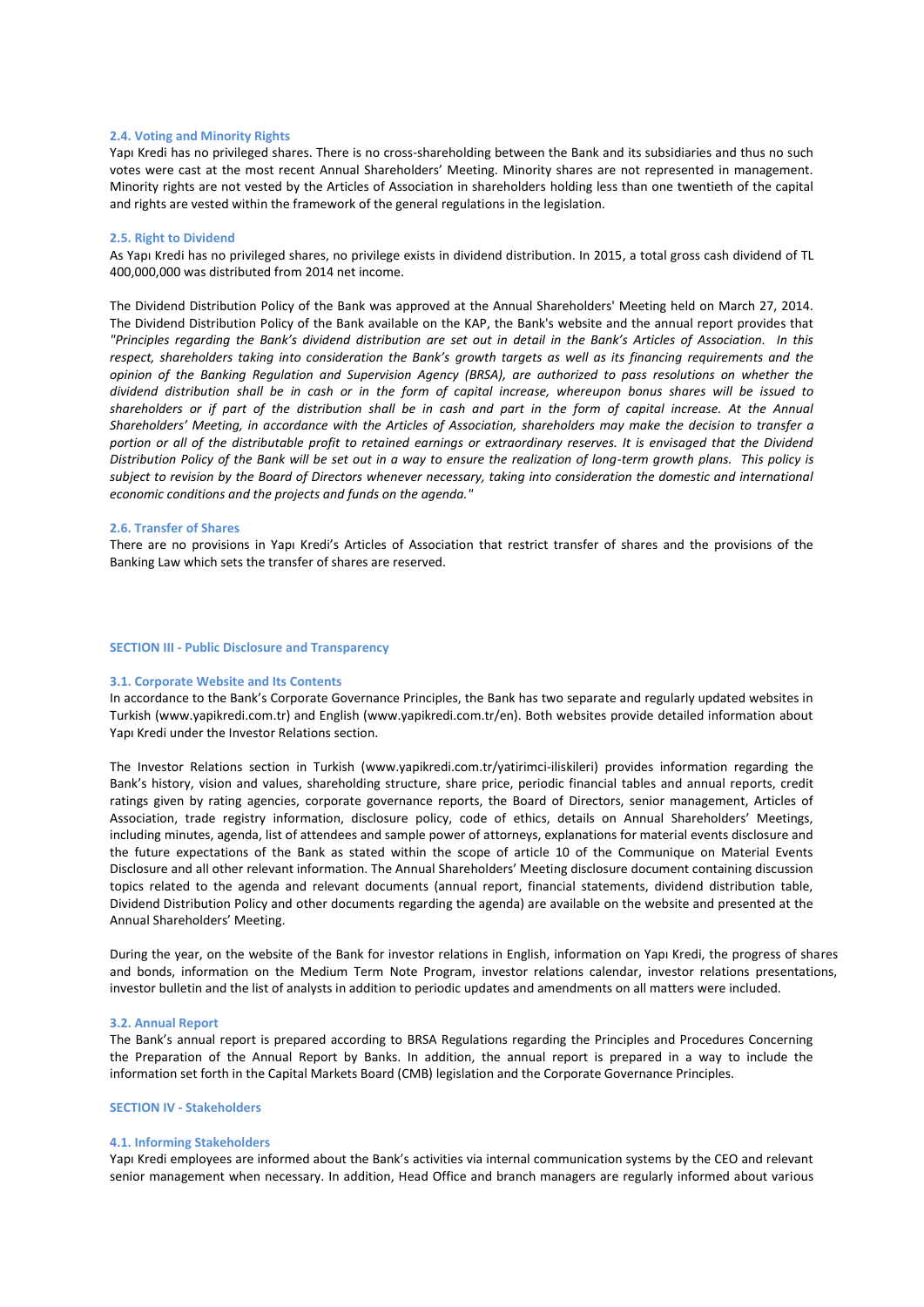developments via management meetings, announcements and other communication channels. The Bank's Code of Ethics and compliance to this code are reported to the Corporate Governance Committee on a regular basis. Outside of Yapı Kredi's employees, stakeholders are notified regarding information pertaining to themselves and when deemed necessary via e-mail, telephone and other communication channels. Mechanisms were established for stakeholders to submit the transactions of the company that are contrary to the legislation and not ethically appropriate to the Bank's senior management.

## **4.2. Participation of Stakeholders in Management**

Yapı Kredi is a joint stock company and is managed by internal executive functions. The decision making responsibilities of these functions are initially evaluated by the relevant management and then submitted for the approval of the related decision making bodies. Furthermore, there are channels available for stakeholders and specifically for the Bank's employees in order for them to support the management of the Bank without hindering the activities of the Bank. Internal customer satisfaction measurement is also conducted once a year in order to get the views and opinions of the Bank's employees.

#### **4.3. Human Resources Policy**

The Bank's human resources practices are based on its Employee Guidelines. These guidelines inform employees about human resource practices and set conditions pertaining to administrative services. Through the Employee Guidelines, the Bank aims to inform and provide consultancy to employees regarding all matters relevant to employee relations such as employee selection, placement and development based on employee knowledge, skills and talent, fair and proper compensation, performance enhancing training opportunities, provision of an appropriate work environment to maximize employee efficiency, information on working order, practices and rules, vacations, leave of absence, insurance benefits, administration etc. The Bank's human resources and organization management carries out its operations without discrimination of race, gender, nationality, age, religion, political view and physical disability and with respect towards privacy and civil rights. Job description as well as performance and bonus guidelines are announced to all employees of the Bank. In addition, the Bank has a human resources portal available to all employees with published detailed policies under main headings of career, new career development, salary and benefits as well as performance.

Furthermore, all Bank employees are able to share any discomfort and complaints with regard to these matters, orally or in writing, to the code of conduct within the Compliance and Internal Control and to the Ethics, Fight Against Corruption and Conflict of Interest section.

On the other hand, under the law on Trade Unions and Collective Labour Agreements (Law nr.6356), a Collective Bargaining Agreement is in place between the Bank and Union of Bank and Insurance Workers. The purpose of this agreement is identifying the benefits and responsibilities of the Bank and union members regarding contents and termination of members' labour contracts and other issues, ensuring that these are implemented correctly and demonstrating solutions in the event of possible conflicts. Through this agreement, both parties mutually guarantee to be on good terms, labor peace, wellbeing and labor safety. As a part of the Collective Bargaining Agreement, Workplace Union Representatives are designated by BASISEN on behalf of the members of the union. These representatives are commissioned to listen to members, resolve their complaints, assure cooperation, labor peace and harmony between workers and the employer, monitor the rights and interests of the workers and assist the exercise of the working conditions subject to the labor laws and collective bargaining agreements.

Main topics related to recruitment in the context of human resources applications are stated below.

**Candidate searches:** Following determination of needs in human resources, candidate searches are initiated through existing candidate pools, internet, news releases, internal announcements as well as head hunters. In addition, a special candidate pool composed of existing employees is also prepared for the position. Applications are assessed on the basis of criteria such as education, foreign language skills and work experience, as indicated in the scope of the position. All applicants with the required characteristics are invited to join the recruitment process.

In addition, Yapı Kredi actively undertakes employer branding activities in cooperation with university clubs to introduce the Bank to university students and learn about their expectations.

**Recruitment process**: This stage consists of an examination, interview and job offer. At the examination stage, through tests based on job function, it is determined whether the candidate possesses the necessary abilities required for the position. These abilities include learning capabilities, performing rapid numerical calculations, adaptability, problem solving, identifying details in words and figures, visual, numeric and verbal memory assessments. For some positions, a personality inventory is also applied. The interview stage is aimed at determining whether candidates possess certain abilities (establishing communication, teamwork etc.) required by the position to which they will be assigned, also through role play. Candidates are also asked competency-based and behaviour-focused questions during the interview process to assess whether the qualities required by the job match their expectations.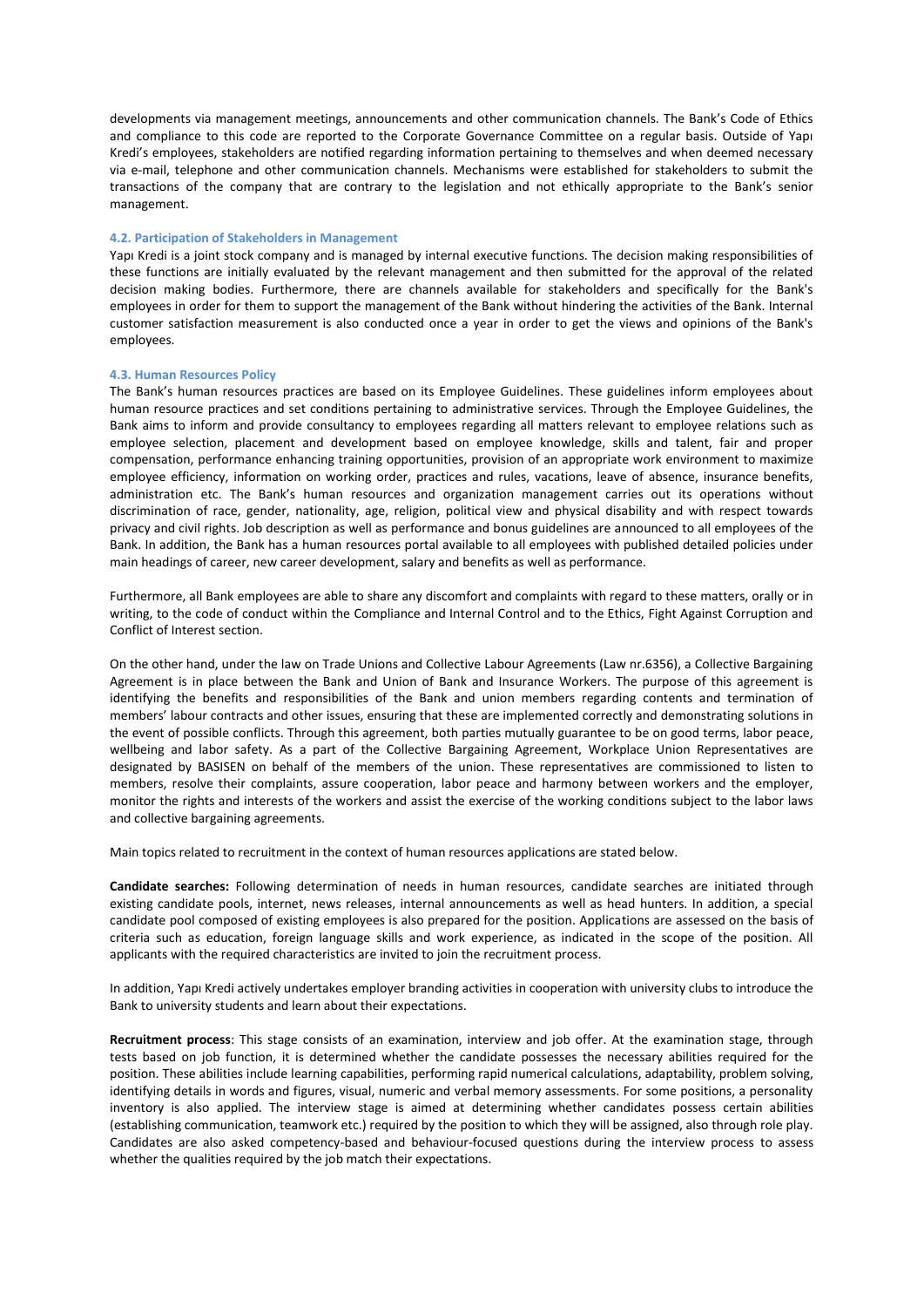At the end of the process, the suitable candidate is offered the position and if the offer is accepted, the candidate receives the required document list and an offer letter via e-mail. During the job offer, candidates are informed of employee rights at Yapı Kredi, the articles of the contract they will sign and other relevant subjects. In addition, all of their questions are addressed. Contracts are signed with candidates who accept the job offer and start working at Yapı Kredi.

For newly formed positions or positions that require expertise and technical know-how, candidates with sufficient work experience in the relevant field are preferred. The interview stage of hiring experienced staff is carried out by the Human Resources career and recruitment planning teams in cooperation with the relevant department. Yapı Kredi continues its human resources activities with an aim to choose suitable candidates compatible with the Bank's vision, mission and strategic objectives. For experienced candidates that live in other cities, the Bank has an online interview process allowing candidate evaluation. For the candidates abroad, one-to-one interviews are carried out with the attendance of both Human Resources and Regional Managers.

## **4.4. Code of Ethics and Social Responsibility**

Information on the Bank's code of ethics is publicly disclosed on the Bank's website. Furthermore, a policy for fighting against corruption and bribery is formulated and announced on the website.

Yapı Kredi believes in the significance of a sustainable future and strives to integrate its corporate citizenship understanding within all its operations. The Bank develops its own social responsibility projects in line with the needs and expectations of the society. Furthermore, Yapı Kredi supports the active engagement of its stakeholders and provides support to the societal activities undertaken by its main shareholders, Koç Holding and UniCredit. Since its foundation in 1944, Yapı Kredi has been supplementing the investments made in education, culture & arts, environment and sports through its innovative social responsibility projects seeking lasting solutions to social problems and collaborating with public institutions, Non-Governmental Organizations (NGOs) and universities in an effort to enable a wider audiences to benefit from these projects.

## **Culture and Arts Projects**

- Yapı Kredi Culture Art and Publishing: Through Yapı Kredi Publishing, since its' establishment until the end of 2015 Yapı Kredi Culture Art and Publishing continues to be an important player in the world of publishing thanks to the 4,533 books it has published so far, with an annual average number of 250 new books and 550 new editions. The share of children's books gradually increases within the range of publications. Students, teachers, librarians, editors and authors are brought together every year in about 200 school activity held throughout the year. On the other hand, Yapı Kredi Cultural Center reaches significant numbers of followers through about 154 events and 9 exhibitions held during the year and thus maintains a reputable position in the cultural and artistic life of our country. Through its mission to support educational, cultural and artistic projects that will elevate the welfare level of the society, Yapı Kredi Culture Art Publishing also attaches great importance to publishing audio books which is a recently growing field of activity in Turkey and made its contribution into this field by publishing 72 books as of the end of 2015.
- Yapı Kredi Afife Theatre Awards: Hailed as the most prestigious and the long-lasting arts awards, Yapı Kredi Afife Theatre Awards has been organized each year since 1997 to commemorate Afife Jale, the first Turkish female artist to appear on stage, and to support the Turkish theatre. A grand jury, under the mentorship of Haldun Dormen, comprising of 33 members who are doyens of theatre and have dedicated their lives to the art of theatre transparently vote for plays they watch during the season and grant awards in 14 categories including 11 main and 3 special awards.
- Çatalhöyük Excavations: Çatalhöyük Excavations have been one of the most important projects supported by Yapı Kredi for a long period in the field of culture and arts. Located 10 kilometers southeast of Çumra district in Konya with an altitude of 21 meters, Çatalhöyük Hill houses 9,000-year-old secrets. Every year in August and September, a team of around 200 members from all over the world perform excavations at Çatalhöyük, one of the most important and impressive archaeological sites in the world. The 2015 excavation season marked a period in which new perspectives were adopted and significant finds were brought to light at Çatalhöyük, which is recorded in the UNESCO World Heritage List.

#### **Projects for Disabled Citizens**

 Enabled Banking: Initiated in 2008 as the first and most comprehensive Enabled Banking Program in Turkey, the project aims to provide disabled customers with convenient access to banking services. Yapı Kredi also launched the first enabled banking website in Turkey, www.engelsizbankacilik.com.tr, making the finance sector more accessible for disabled citizens. Additionally, the Bank provides dedicated call center and on-line chat services as well as Enabled ATMs for disabled customers. Working in cooperation with the Federation for the Hearing Impaired and GETEM (Assistive Technology and Education Laboratory for Individuals with Visual Disabilities), Yapı Kredi adds value to the lives of disabled citizens. Within the scope of this collaboration, 149 books were transferred onto digital media, converted into audio books and made available 7/24 to disabled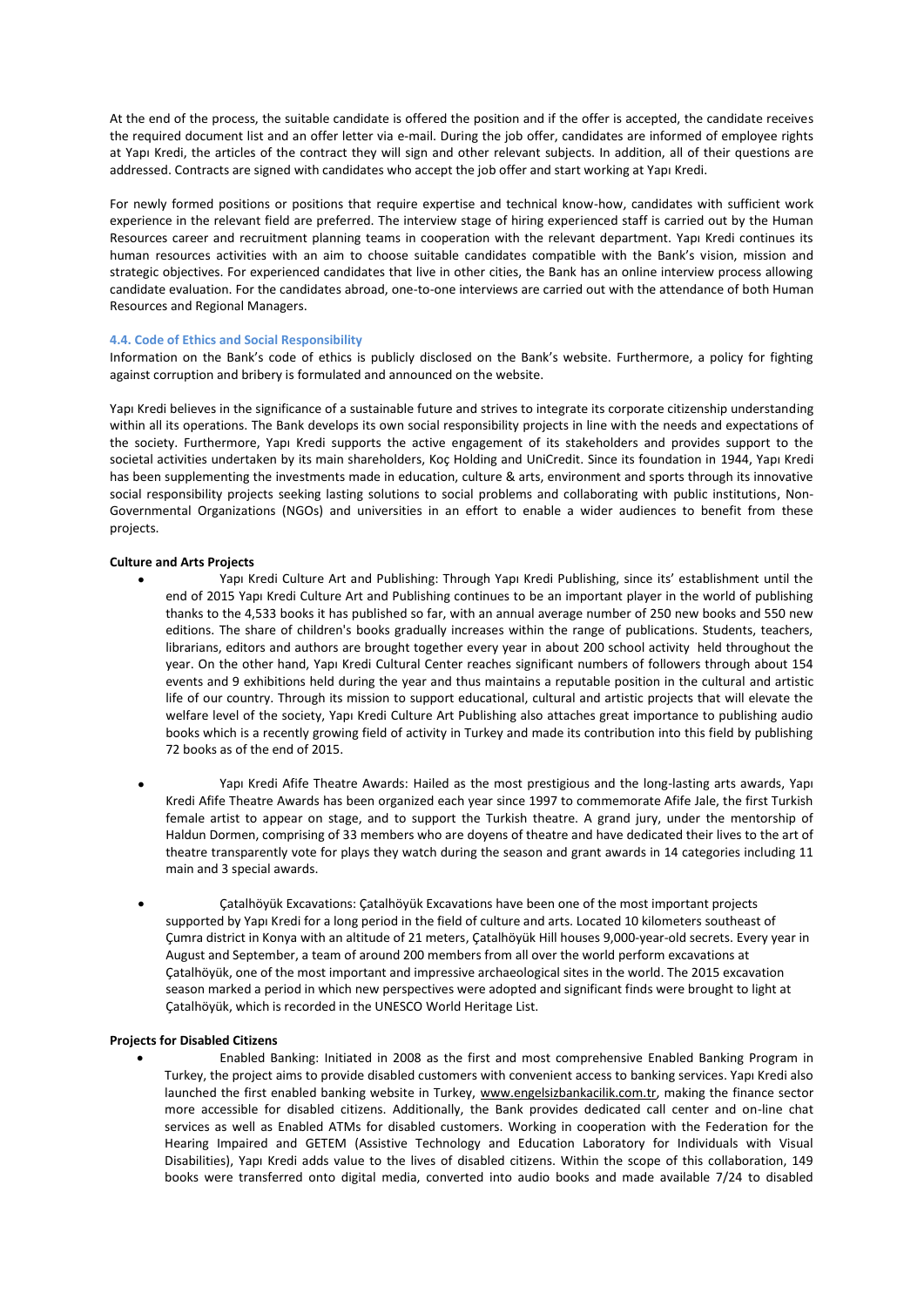citizens on the phone as of the end of 2015. The project 'Speaking is in our hands' was started through joint efforts with the Federation of the Hearing Impaired and 300 volunteers from branches were provided with sign language training. Enabled ATMs started service for the orthopedically impaired citizens in 2009 and for the visually impaired citizens in 2010. Yapı Kredi facilitates the lives of its orthopedically and visually impaired customers via 2,144 Enabled ATMs throughout Turkey. One of the projects started in 2014 within the scope of Enabled Banking Program allowed disabled citizens to work from home and participate in the labor force. As of 2015, a total of 10 disabled individuals have been employed by Yapı Kredi.

 I Know No Barriers for My Country: Yapı Kredi sustained its support to the project 'I Know No Barriers for My Country' led by Koç Holding. The Bank provided 1,541 employees with a training called 'The Right Approach to Disability' as of the end of 2015. In 2015, the physical conditions at 6 schools were improved to ensure better access for disabled students through the "Yapı Kredi B-Type Growth for My Country Variable Fund".

## **Sustainability and Yapı Kredi**

- Sustainability Structure: Within the scope of studies conducted under the coordination of Yapı Kredi's Sustainability Committee, sub-working groups specialized in different subjects were established. The Sustainability Governance System Project was initiated to integrate sustainability principles into all of the Bank's operations.
- Sustainability Report: Yapı Kredi prepared the 2014 Sustainability report in accordance with the principles of G4 Reporting Guidelines core option, the most up-to-date reporting standard by the Global Reporting Initiative (GRI).
- BIST Sustainability Index: In 2015, BIST-50 companies were included in the assessment by the Londonbased Ethical Investment Research Service (EIRIS) within the framework of BIST Sustainability Index established by Borsa Istanbul. Yapı Kredi was included among the 29 companies on the BIST Sustainability Index as the result of the assessment among BIST-50 companies thanks to its successful performance in environmental, social and corporate governance areas.
- Gender Equality for My Country: Yapı Kredi plays an active role in the project 'I Support Gender Equality for My Country' started in June 2015 under the leadership of Koç Holding. This project aims to raise awareness on the reasons and consequences of gender inequality. The project's objectives include ensuring widespread awareness on gender equality and inspiring practices to raise awareness on the issue. 1,250 Yapı Kredi employees received training from voluntary trainers for the project in 2015.

## **Educational Projects**

- I Read, I Play: Yapı Kredi has been running the project 'I Read, I Play' since 2006 in cooperation with the Educational Volunteers of Turkey Foundation (TEGV) to enable primary education students not having access to contemporary education opportunities to engage in out-of-school education activities. The project has been delivered by more than 3,500 volunteers at all 48 project points comprising of 10 educational parks and 38 learning units. This project has reached more than 120 thousand children as of the end of 2015.
- Color Pen: Launched in 2014 with the support of experienced journalists, the 'Colored Pens' project was an effort to build on the objective and mission of the 'I Read, I Play' project in terms of its contents. The first phase of the project started at Istanbul (Fındıkzade), Samsun and Van education parks of TEGV in the spring of 2014 and continued at Ankara, Antalya, Eskişehir, Gaziantep, Istanbul (Bahçelievler), Izmir and Şanlıurfa education parks before ending in the spring of 2015. In addition to equipping children with many skills, the project aimed at contributing to the development of future journalists thanks to the active participation of esteemed journalists and TEGV volunteers.
- Literacy Support: In March 2015, Yapı Kredi Mortgage donated to the project 'AÇEV Basic and Advanced Literacy and Women's Support Training Events' for every housing loan taken by female customers, to benefit girls and adult women who did not have the opportunity to attend formal education. The campaign was a success, with more than 500 girls and adult women getting educational support.

#### **Environmental Projects**

- Recycling Project: Yapı Kredi has been running a recycling project since 2008 to support sustainability of natural resources. In 2015, more than 1 million kilograms of paper, more than 9 thousand kilograms of plastic, more than 700 kilograms of glass and more than 100 kilograms of metals were collected for recycling. Furthermore, Yapı Kredi prevented the emission of more than 39 thousand tons of greenhouse gases, the cutting of over 18 thousand trees and the wasting of 28 thousand cubic meters of water, 132 thousand 454 kWh of energy and 41 tons of crude oil.
- ISO 14064: Yapı Kredi continues the ISO 14064 Greenhouse Gas Emissions Reporting certification process annually, which has been initiated in 2011. The certification process for 2014 was completed in 2015.

#### **Relations with the Academic Community**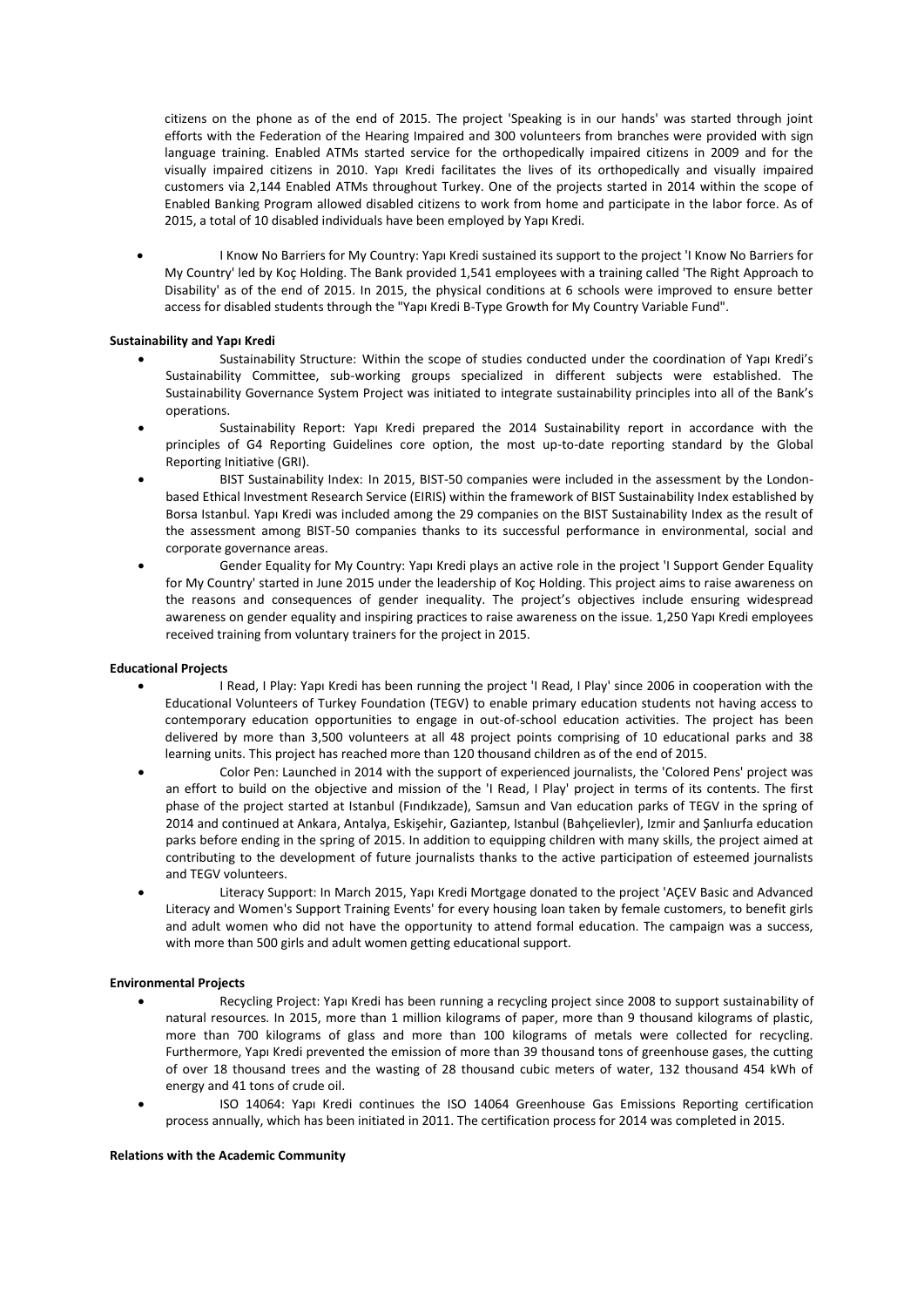- Finance Chair: In 2015, Yapı Kredi continued to sponsor the 'Yapı Kredi Finance Chair' founded at Koç University to support scientific research in finance.
- Anatolian Scholarship: In 2015, Yapı Kredi sustained its support for the Anatolian Scholars Program established by Koç University in 2011 by increasing the number of scholars supported to 4.
- Yapı Kredi Banking and Insurance Academic Program: In 2015, Yapı Kredi undertook another first in the field of education and collaborated with MEF University to launch the Yapı Kredi Banking and Insurance Associate Degree Program. The two-year associate degree program aims to educate future bankers and provide students with internship opportunities and graduates with employment opportunities. 50 students have enrolled in this program which started in the 2015-2016 academic year.
- Yapı Kredi Vocational and Technical High School: Established in Kocaeli, Yapı Kredi Vocational and Technical High School started its educational activities in 2008 and has been one of the most important efforts by Yapı Kredi in the field of education. The school produced its first graduates in 2012 and now delivers education to over 500 students in the departments of child development and education, graphics and photography, IT, catering and office management. Additionally, 16 students benefited from the merit-based scholarship in 2015.

In 2015, Yapı Kredi channelled TL 4.7 million towards culture and art events as well as corporate social responsibility activities. In addition, the Banks disbursed TL 7.6 million in aid and donations.

## **SECTION V - Board of Directors**

## **5.1. Structure and Formation of the Board of Directors**

The Bank is governed and represented by the Board of Directors. The number of Board members and the members themselves are determined at the Annual Shareholders' Meeting. The numbers and the qualifications of the independent members are determined in accordance with the BRSA and the CMB regulations. According to the Bank's Articles of Association, the Board of Directors must be composed of a minimum of 8 individuals. Members are elected by the General Assembly for a term of maximum 3 years and serve until the election of their successor.

Information on the Members of the Board of Directors who are elected and appointed due to position change at the Shareholders' Meeting on March 25, 2015 in order to serve until the Annual Shareholders' Meeting where the 2015 activities will be discussed is available in the following table (as of 31.12.2015) and their CVs are provided on the Bank's website and its annual report. At the Bank's Board of Directors, the executive director and the CEO and the members serving as deputy executive directors and deputy CEO function as executive members of the Board of Directors.

| Name Surname                      | <b>Position</b>                         | The Most Recent Position outside the Corporation                                                                                                                                                                                        | <b>Whether or Not</b><br><b>Independent Member of</b><br><b>Board of Directors</b> | <b>Committee Membership and</b><br><b>Positions</b>                                                    |
|-----------------------------------|-----------------------------------------|-----------------------------------------------------------------------------------------------------------------------------------------------------------------------------------------------------------------------------------------|------------------------------------------------------------------------------------|--------------------------------------------------------------------------------------------------------|
| Mustafa V. Koc <sup>(1)</sup>     | Chairman                                | Chairman of Board of Directors at Koç Holding A.Ş., Koç Finansal<br>Hizmetler A.Ş. and Chairman of the Board of Directors, Vice Chairman and Not Independent<br>Member at Koc Holding Group Companies                                   |                                                                                    |                                                                                                        |
| Carlo Vivaldi                     | Vice Chairman of The Board of Directors | Head of UniCredit Group Middle East and East Europe, Vice Chairman of<br>Board of Directors at Koc Finansal Hizmeler A.S.                                                                                                               | Not independent                                                                    | Credit Committee Member,<br>Corporate Governance Committee<br>Member, Remuneration Committee<br>Member |
| H. Faik Açıkalın                  | Chief Executive Officer                 | Chief Executive Officer and Executive Director at Koç Finansal Hizmetler<br>A.Ş. Chairman of Koç Holding A.Ş. Banking and Insurance Group,<br>Chairman of Board of Directors at Yapı ve Kredi Bankası A.Ş. Financial<br>Affiliates      | Not independent                                                                    | Chairman of Credit Committee,<br>Chairman of Executive Committee                                       |
| Niccolò Ubertalli                 | Executive Director and Deputy CEO       | Executive Director and Deputy CEO at Koç Finansal Hizmetler A.Ş. Vice<br>Chairman at Yapı ve Kredi Bankası A.Ş, Financial Affiliates                                                                                                    | Not independent                                                                    | Vice Chairman of Credit Committee,<br>Vice Chairman of executive<br>Committee                          |
| Levent Çakıroğlu                  | Member of Board of Directors            | CEO at Koç Holding A.Ş., Member of Board of Director at Koç Finansal<br>Hizmetler A.S. and Member of Board of Directors at Koc Group Companies                                                                                          | Not independent                                                                    | Member of Corporate Governance<br>Committee, Member of<br><b>Remuneration Committee</b>                |
| F. Füsun Akkal Bozok              | Member of Board of Directors            | Member of Board of Directors at Koç Finansal Hizmetler A.Ş. Lecturer at<br>Sabancı University                                                                                                                                           | Independent                                                                        | Member of Audit Committee,<br>Member of Credit Committee                                               |
| Ahmet Fadıl<br>Ashaboğlu          | Member of Board of Directors            | CFO at Koç Holding A.Ş., Member of Board of Directors at Koç Group<br>Companies, Member of Board of Directors at Koç Finansal Hizmetler<br>A.Ş., Member of Board of Directors at Yapı Kredi Koray Gayrimenkul<br>Yatırım Ortaklığı A.Ş. | Not independent                                                                    |                                                                                                        |
| Dr. Jürgen Kullnigg               | Member of Board of Directors            | Head of Risk Management at UniCredit, Member of Board of Director of<br>some UniCredit Group Companies, Member of Board of Directors at Koç<br>Finansal Hizmetler A.Ş.                                                                  | Not independent                                                                    | Member of Credit Committee                                                                             |
| Mirko D.G. Bianchi <sup>(2)</sup> | Member of Board of Directors            | Member of Executive Committee and Chief Financial Officer at UniCredit<br>Bank Austria, Member of Board of Directors at some of UniCredit Group<br>Companies, Member of Board of Directors at Koç Finansal Hizmetler A.Ş.               | Independent                                                                        | Member of Audit Committee,<br>Member of Credit Committee                                               |
| Gianni F.G. Papa                  | Member of Board of Directors            | Vice Chairman of the Board of Directors and Head of Investment Banking<br>at UniCredit SpA, Member of Board of Directors at some of UniCredit<br>Group Companies, Member of board of Directors at Koç Finansal<br>Hizmeler A.S.         | Independent                                                                        | Chairman of Audit Committee.<br>Alternate Member of Credit<br>Committee                                |
| Adil G. Öztoprak                  | Member of Board of Directors            | Member of Board of Directors at Koç Finansal Hizmetler A.Ş.Member of<br>Board of Director (Independent) at Yapı Kredi Koray Gayrimenkul Yatırım<br>Ortaklığı A.Ş.                                                                       | Independent                                                                        | Member of Credit Committee                                                                             |
| Benedetta Navarra                 | Member of Board of Directors            | Member of Board of Directors at Koç Finansal Hizmetler A.Ş. Member of<br>Board of Director at AS Roma, Member of Board of Director at Statutory<br>Auditors Equitalia S.p.A.                                                            | Independent                                                                        | Member of Credit Committee                                                                             |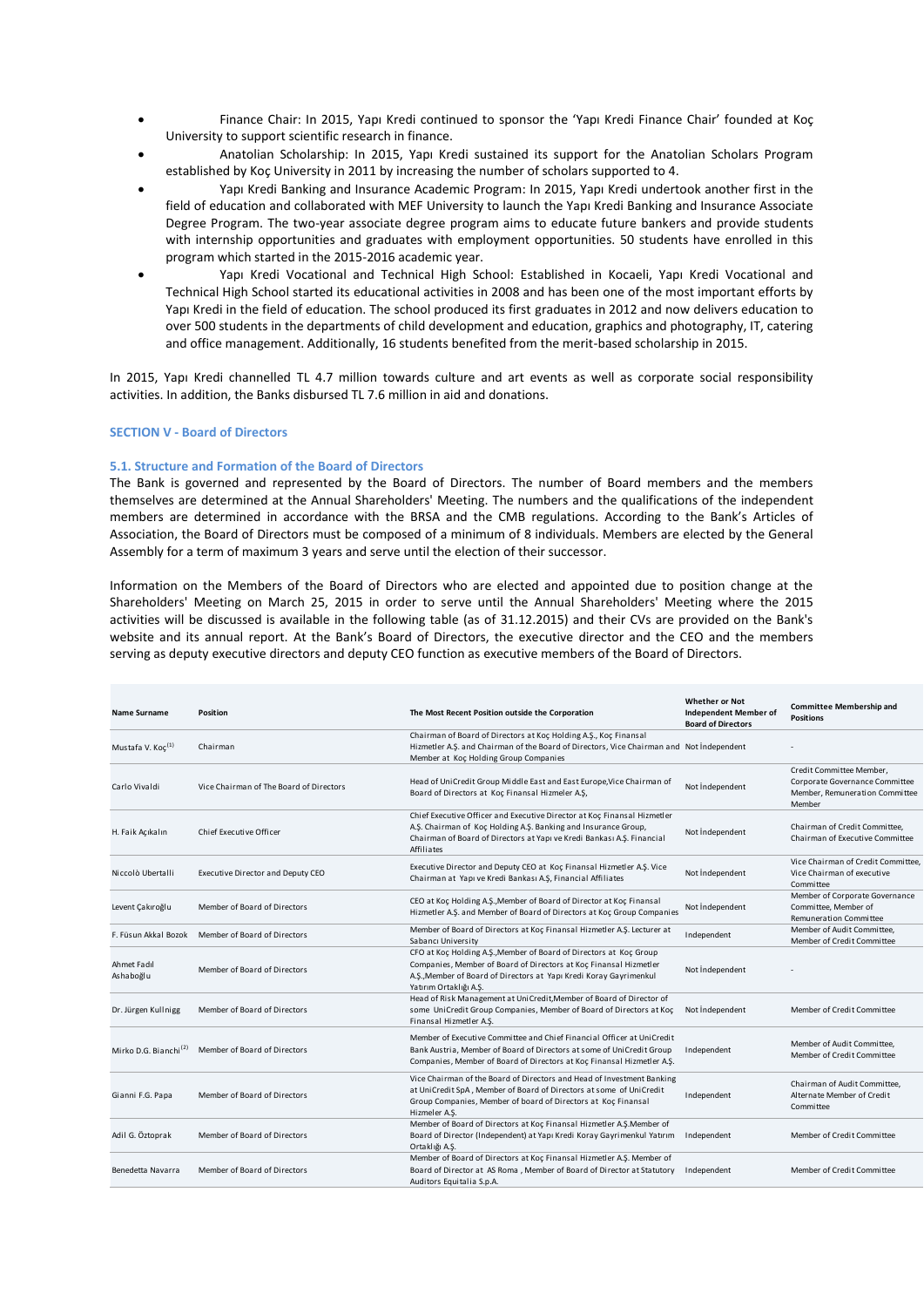- (1) Our Bank Chairman Mr. Mustafa V. Koç has deceased at 21.01.2016
- (2) By the resouliton of Board of Directors dated 25 Haziran 2015 Mr. Mirko D.G. Bianchi has been appointed to displace Mr. Francesco Giordano who resinged Membership of Board of Directors as the resolution date

The posts of Chairman of the Board of Directors and the General Manager (CEO) are not occupied by the same individual. It is ensured that the Members of the Board of Directors allocate sufficient time for the work of the Bank and no limits are introduced for the Members of the Board preventing them from assuming a duty or duties outside the Bank.

Benedetta Navarra and Adil G. Öztoprak were nominated as candidates for Independent Members to the Board of Directors on 22.01.2015 as a result of the examination of Candidacy Declarations and CVs by the Corporate Governance Committee and they were identified as candidates for Independent Members by the Board of Directors on the23.01.2015. It was decided in CMB's meeting held on 19.02.2015 that no negative opinions be submitted for Benedetta Navarra and Adil G. Öztoprak and they were elected as Independent Members at the Annual Shareholders' Meeting.

In clause 3 of article 6 of the Communique on Corporate Governance in relation to exemptions, it is stated that the number of independent Board members may be determined by the banks themselves on the condition that this number is not less than three and that the Board members who are appointed as an Audit Committee Member within the Bank's organization for the Board of Directors shall be considered as Independent Board Members within the framework of this communique. The same communique also states that the qualifications set forth in the Corporate Governance principle numbered 4.3.6 shall not be sought in Audit Committee Members of Banks and that the principles numbered 4.3.7 and 4.3.8 in relation to the election of these members shall not be applied. The communique also provides that the qualifications set forth in the principle numbered 4.3.6 shall be required in any case in respect of the independent board members who will not be appointed in the audit committee, and for only one member in cases where all of the independent members of the board of directors are appointed in the audit committee and that the principles numbered 4.3.7 and 4.3.8 shall apply with regard to the election of this independent member or these independent members. Within this framework, in 2015, the other Independent Members of the Audit Committee were Gianni F. G. Papa, Mirko D.G. Bianchi and F. Füsun Akkal Bozok, with Benedetta Navarra and Adil Giray Öztoprak having the qualifications set forth in principles numbered 4.3.7 and 4.3.8.

During the 2015 operational period, no case that removed independence arose.

No target rate was determined in relation to the rate of female members in the Board of Directors as a tool for ensuring the representation of different opinions on the Board but the rate of female members in the Board of Directors was 17% in 2015.

#### **5.2. Operating Principles of the Board of Directors**

The Board of Directors convenes upon the invitation of the Chairman as the operations of the Bank necessitate and at least 10 times a year. In 2015, the Board of Directors convened 11 times. The Board of Directors meeting and decisions are subject quorum of at least one more than half the total number of members. Members of the Board of Directors are not granted weighted voting rights. The average attendance rate of the members in the meetings of the Board of Directors in 2015 was 86%.

Meeting invitations are sent to all Members on behalf of the Chairman. Matters to be discussed and related documentation are collected and upon the Chairman's approval, the meeting agenda is sent to all Members. During the signing of the minutes by the attendees, Members who vote against an adopted resolution are required to state and undersign the reasons for their opposition thereof. Requests and views expressed at the Board of Directors' meetings are reflected in the minutes.

A 'Management Liability Insurance' is available for Members of the Board of Directors and the senior managers of the Bank.

#### **5.3. Number, Structure and Independence of Committees Formed by the Board of Directors**

The aim of the committees is to provide support during the decision making process, evaluate proposals to be submitted for approval to the Bank's related functions and make decisions in their own areas of responsibility in accordance with the authorities delegated by the Board of Directors. The committees are responsible for acting in compliance with the Banking Law and related regulations while carrying out their functions within the framework of the Corporate Governance Principles.

According to the Banking Law, members of committees excluding the Executive Committee must be members of the Board of Directors. The Board of Directors currently consists of 12 members. The Board of Directors and other committee members are allocated in accordance to the Bank's joint venture shareholding structure. As a result, there are Members of the Board of Directors who are part of more than 1 committee. Those members who assume duties in more than one committee ensure communication and increase cooperation opportunities among committees that work in related matters.

### **Executive Committee**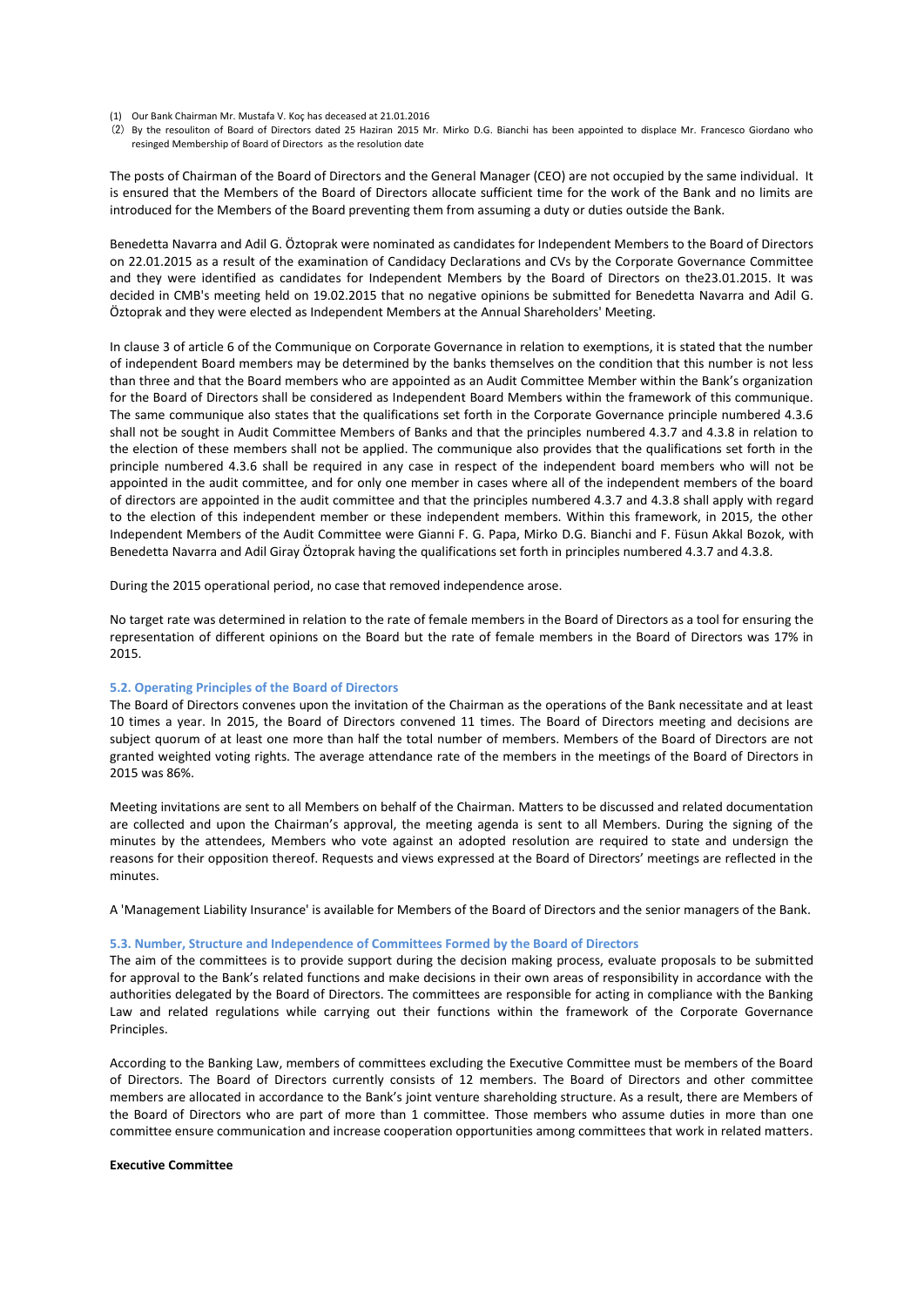The Executive Committee is the decision making body of the Group, established to collectively decide upon priority topics, facilitate information sharing among senior management and support strong team spirit. The Committee holds regular biweekly meetings or according to the needs of the bank (at least once a month). All decisions are taken unanimously by the principal members. In 2015, the Executive Committee convened 23 times with the required majority and the quorum satisfied.

The Committee's responsibilities include:

- Defining Group strategies and the Bank's structural risk management
- Managing asset-liability guidelines including pricing and interest rates
- Existing product evaluation and new product approval
- Assessing credit, operational, market and liquidity risk
- Ensuring coherence of the Bank's commercial policies and principles with budget objectives
- Further improving customer satisfaction marketing activities
- Internal and external communication plans
- Approval of the Bank's annual project plan and major organisational changes
- Optimisation of market risk profile strategies within the guidelines set by the Board of Directors

| <b>Executive Committee Members</b> |  |
|------------------------------------|--|
|                                    |  |

| Chairman      | H. Faik Acıkalın                   | Executive Director and Chief Executive Officer (CEO)                    |
|---------------|------------------------------------|-------------------------------------------------------------------------|
| Vice Chairman | Niccolò Ubertalli                  | Executive Director and Deputy CEO                                       |
| Member        | Wolfgang Schilk                    | Assistant General Manager - Risk Management (CRO)                       |
| Member        | Marco Jannaccone <sup>(1)</sup>    | Assistant General Manager - Financial Planning and Administration (CFO) |
| Member        | Feza Tan                           | Assistant General Manager - Corporate and Commercial Banking            |
| Member        | Z. Nazan Somer Özelgin             | Assistant General Manager - Retail Banking                              |
| Member        | Mert Yazıcıoğlu                    | Assistant General Manager - Private Banking and Wealth Management       |
| Member        | S. Cihangir Kavuncu <sup>(2)</sup> | Assistant General Manager - Human Resources and Organization            |
| Member        | A. Cahit Erdoğan                   | Assistant General Manager - Information Technologies and Operations     |
| Member        | Mert Öncü                          | Assistant General Manager - Treasury and Financial Institutions         |

(1) It is resolved by Board of Directors meeting dated January 18, 2016 that, as Marco Iannaccone, Chief Financial Officer, is taking another position within UniCredit Group, Massimo Francese is appointed as Chief Financial Officer as of March 1, 2016

Based on the decision of the Board of Directors dated October 21, 2015, M. Gökmen Uçar was appointed as Assistant General Manager responsible for Human Resources and Organization (replacing S. Cihangir Kavuncu), effective as of January 1, 2016

#### **Credit Committee**

The Credit Committee is an advisory and deliberative body whose purpose is to provide guidelines for the Bank's lending activity in coherence with credit policy, economic objectives and the Bank's overall risk profile. All decisions of the Committee are taken unanimously and can only be implemented after the approval of the Board of Directors if taken by majority. In 2015, the Credit Committee convened 51 times with the required majority and the quorum satisfied. The Committee reviews loan applications and restructuring requests within its authorised delegated limit or advises the Board of Directors for those that are not. Credit Committee also outlines parameters for credit scoring, lending and monitoring systems.

#### **Credit Committee Principal Members**

| Chairman      | H. Faik Acıkalın     | Executive Director and Chief Executive Officer (CEO) |
|---------------|----------------------|------------------------------------------------------|
| Vice Chairman | Niccolò Ubertalli    | Executive Director and Deputy CEO                    |
| Member        | Carlo Vivaldi        | Vice Chairman of the Board of Directors              |
| Member        | F. Füsun Akkal Bozok | Member of the Board of Directors                     |
| Member        | Dr. Jürgen Kullnigg  | Member of the Board of Directors                     |

#### **Credit Committee Alternate Members**

| Alternate Member | Gianni F.G. Papa                  | Member of the Board of Directors |
|------------------|-----------------------------------|----------------------------------|
| Alternate Member | Mirko D.G. Bianchi <sup>(1)</sup> | Member of the Board of Directors |

(1) Based on the decision of the Board of Directors dated June 25, 2015, Mirko D.G. Bianchi was appointed as Credit Committee alternate member and Audit Committee member (replacing Francesco Giordano), effective as of Jult 1, 2015

#### **Audit Committee**

The Audit Committee administers the Bank in terms of compliance with local laws and internal regulations. The Committee convenes quarterly or more, according to the needs of the Bank. In 2015, the Audit Committee convened 4 times with the required majority and the quorum satisfied. The Committee reports at least once every six months to the Board of Directors.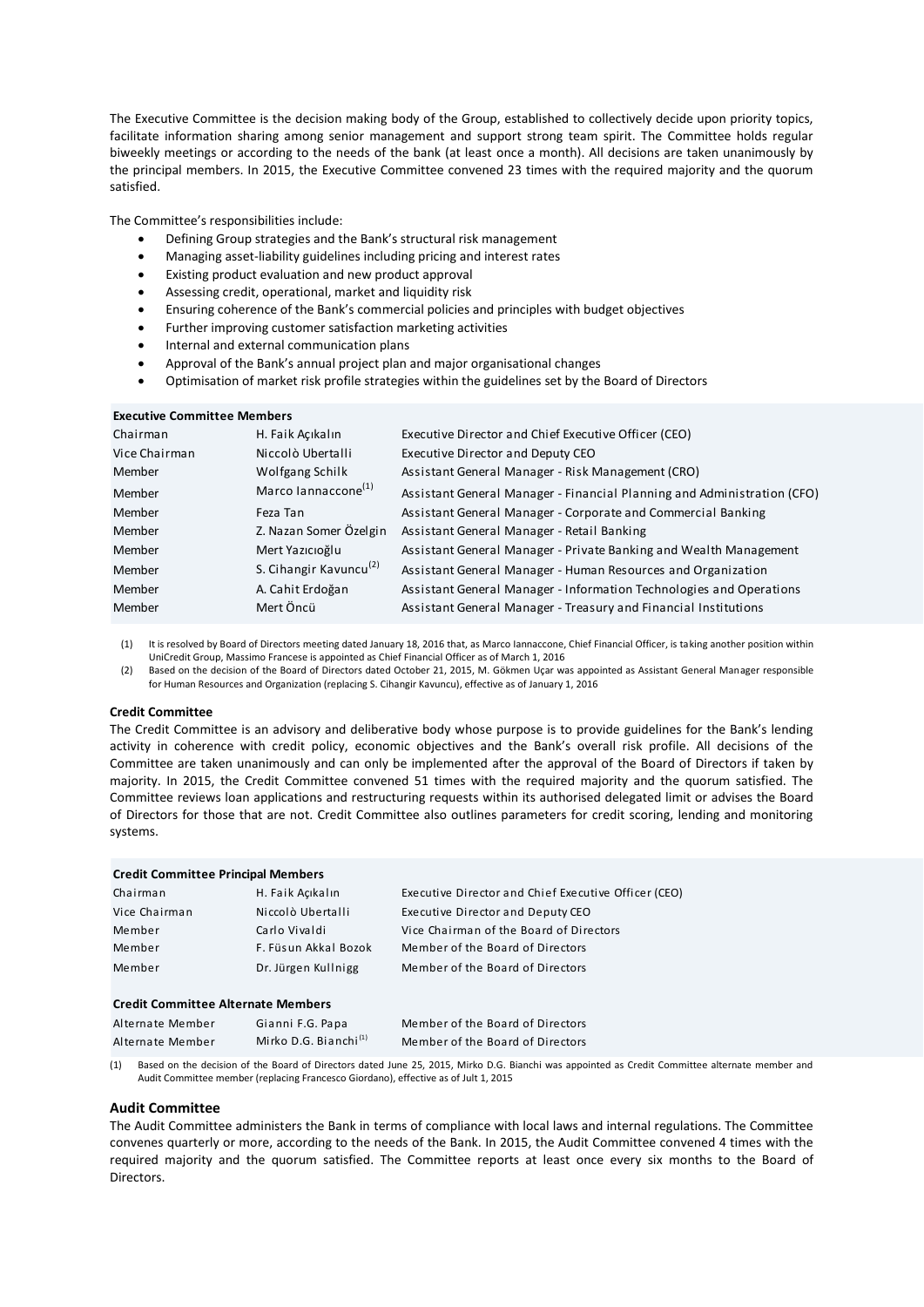The Committee's responsibilities include:

- Monitoring the performance of Internal Audit, Compliance and Internal Control as well as Risk Management departments
- Fulfilling the relevant tasks as determined by Banking and Capital Market regulations
- Approving and monitoring the Annual Audit Plan and the charter of the internal audit function
- Verifying adequacy of internal control systems
- Monitoring audit projects and evaluating significant findings
- Appointing, compensating and overseeing external auditor, rating, valuation and support service institutions
- Monitoring the financial reporting process
- Reviewing procurement policies and practices

#### **Audit Committee Members**

| Chairman | Gianni F.G. Papa                  | Member of the Board of Directors             |
|----------|-----------------------------------|----------------------------------------------|
| Member   | F. Füsun Akkal Bozok              | Member of the Board of Directors             |
| Member   | Mirko D.G. Bianchi <sup>(1)</sup> | Member of the Board of Directors             |
| Member   | Benedetta Navarra                 | Independent Member of the Board of Directors |
| Member   | Adil G. Öztoprak                  | Independent Member of the Board of Directors |

(1) Based on the decision of the Board of Directors dated June 25, 2015, Mirko D.G. Bianchi was appointed as Credit Committee alternate member and Audit Committee member (replacing Francesco Giordano), effective as of Jult 1, 2015

## **Corporate Governance Committee**

The Corporate Governance Committee is an advisory body that assists the Board of Directors on compliance to Corporate Governance Principles, investor relations activities and public disclosures. The Committee is responsible for identifying and providing guidance for any conflicts of interest that may arise. The Committee confirms that proper flow of information is through the Koç Financial Services, Subsidiaries and Shareholder Relations Unit to shareholders and investors. All decisions of the Committee are taken unanimously and can only be implemented after the approval of the Board of Directors if taken by majority. In 2015, the Corporate Governance Committee convened 2 times with the required majority and the quorum satisfied.

| <b>Corporate Governance Committee Members</b> |                  |                                                                         |  |
|-----------------------------------------------|------------------|-------------------------------------------------------------------------|--|
| Member                                        | Carlo Vivaldi    | Vice Chairman of the Board of Directors                                 |  |
| Member                                        | Levent Cakıroğlu | Member of the Board of Directors                                        |  |
| Member                                        | M. Erkan Özdemir | Assistant General Manager - Compliance and Internal Control             |  |
| Member                                        | Marco Jannaccone | Assistant General Manager - Financial Planning and Administration (CFO) |  |

## **Remuneration Committee**

The Remuneration Committee monitors and audits compliance of the Bank's compensation principles and remuneration practices with its structure, strategies, long-term targets and risk approach on behalf of the Board of Directors. The Committee convenes at least twice a year or according to the needs of the Bank. In 2015, Remuneration Committee convened 2 times with the required majority and the quorum satisfied.

#### **Remuneration Committee Members**

| Member | Carlo Vivaldi    | Vice Chairman of the Board of Directors |
|--------|------------------|-----------------------------------------|
| Member | Levent Cakıroğlu | Member of the Board of Directors        |

#### **5.4. Risk Management and Internal Control Mechanism**

Effective Internal Control Systems were established to monitor and control risks at branches and all related subsidiaries to ensure Bank's compliance to local laws and internal regulations. The Internal Control System, under the Audit Committee organisational structure, consists of Internal Audit, Compliance and Internal Control as well as Risk Management departments. Through the Manager of Internal Systems and Audit Committee, these departments report to the Board of Directors as per the regulations.

#### **5.5. Strategic Goals of the Company**

Strategic objectives of the Bank are annually reviewed by the Board of Directors. The Bank's annual budget is approved by the Board of Directors. At each Board of Directors' meeting during the year, the Bank's overall performance is reviewed and compared with the monthly targets. On a quarterly basis, key performance indicators and growth of the Bank compared to the sector are analysed in detail by the Board of Directors.